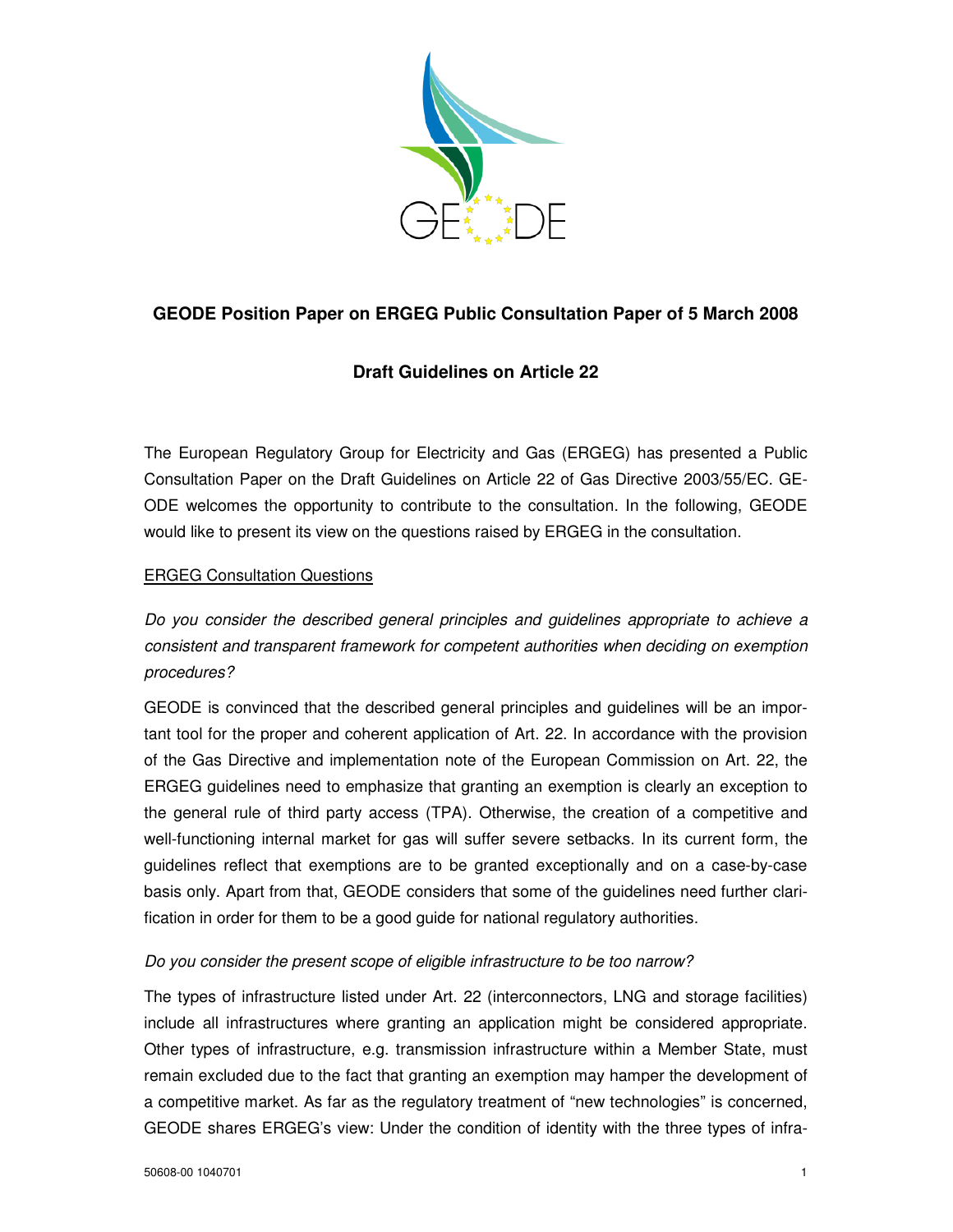structure explicitly mentioned in Art. 22, new technologies may also be subject to an exemption. In this context, GEODE suggests amending guideline 3.1 with the provision that the undertaking applying for an exemption shall prove the identity of the new technology with the above mentioned types of infrastructure with respect to size, purpose and economic relevance.

Do you consider open season (or comparable) procedures an important tool in assessing market demand for capacity with respect to determining the size of the project applying for exemption, as well as subsequent capacity allocation? Should open season (or comparable) procedure be mandatory?

GEODE believes that open season procedures are an important tool in assessing market demand for capacity. Given the fact that open season procedures are rarely carried out in a transparent and non-discriminatory way, the procedure does not mirror market demand correctly. ERGEG should therefore first of all investigate to what extent market players apply open season procedures in line with the Guidelines for Good Practice on Open Season. A necessary step to ensure full compliance might be to recommend binding legislation on the basis of the current open season guidelines.

#### Should open seasons also be used to allocate equity?

While open seasons have to be considered as an important tool to assess market demand for capacity, equity allocation can be carried out without such procedures. GEODE believes that the decision of financing a new infrastructure should be left to the market player initiating the project.

Some stakeholders think that Art. 22 should be applied differently to LNG terminals as they may be generally better suitable for enhancing competition and security of supply than other types of eligible infrastructure. What is your point of view on this? If you agree, how should this be reflected in the guidelines?

In general the application of Art. 22 should be identical for LNG facilities and the other types of infrastructure mentioned in the provision. GEODE is well aware of the importance of LNG facilities for Europe's gas supply, especially with regard to the growing dependence on gas imports from Russia. Nevertheless, the importance of LNG facilities does not justify different treatment. If in a particular case an LNG facility will significantly enhance competition and security of supply, this can be reflected comprehensively in a case-by-case decision on the grounds of Art. 22. Besides, the criteria of Art. 22 as well as the ERGEG guidelines provide an adequate scope for regulatory evaluation of the effects of a particular infrastructure on competition and security of supply.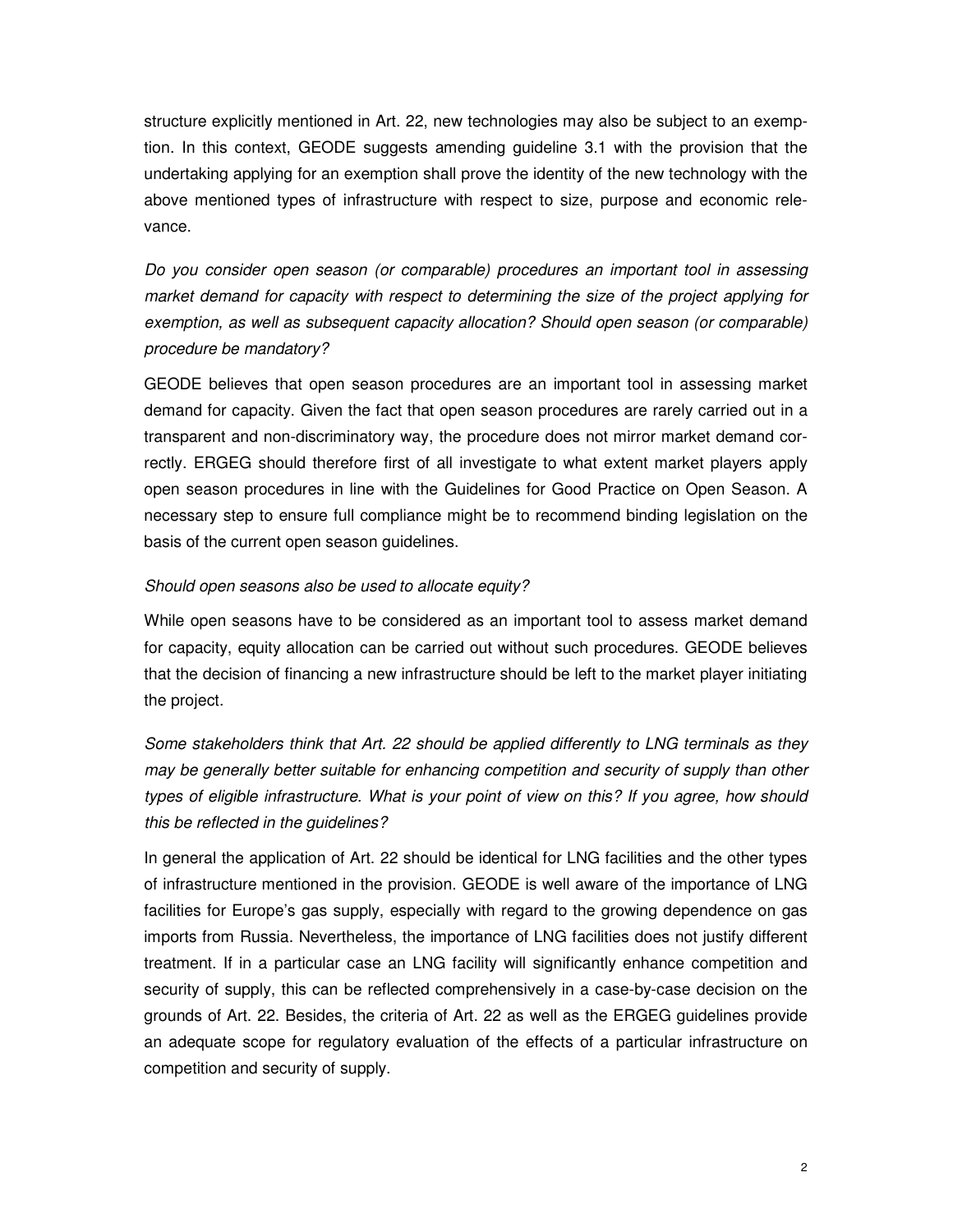# Are the described criteria for assessing the effects of an investment in infrastructure on enhancement of competition in gas supply appropriate?

The proposed guidelines are appropriate criteria for assessing the effects of a new infrastructure on enhancement of competition. As guideline 3.2.1.3 states, the enhancement of competition shall be substantial enough to justify an exemption. Additionally, GEODE would like to point out that granting dominant market players an exemption might at least in the long run strengthen their market position due to competitive advantages in other fields. Consequently, particular attention shall be paid to projects carried out by dominant market players. GEODE therefore welcomes the provision saying that there is a greater likelihood that competition will be enhanced when an exemption is given to a new entrant. From our experience, new entrants are also willing to open up parts of their infrastructure so that other market participants can benefit from the project. In those cases, a new infrastructure has a twofold positive effect on competition: Firstly the (dominant) market position of established undertakings will decrease as a result of the exemption. Secondly, market players other than the new entrant will be able to compete more effectively.

# Are the described criteria for assessing the effects of an investment in infrastructure on enhancement of security of supply appropriate?

As regards the criteria for assessing the effects of a new infrastructure on enhancement of security of supply, the guidelines provide an appropriate guidance for regulatory decisions. GEODE, however, wants to point out that the goals of achieving greater competition and security of supply need to be well-balanced. Vague referrals to security of supply shall not be a gateway to an exemption. Instead, the positive effects of the project shall be proven adequately. As guideline 3.2.2 suggests, non-duplicable infrastructures shall be given particular attention.

#### Are the described criteria for risk assessment appropriate?

The described criteria are appropriate and should be adopted in the final version of the guidelines on Art. 22.

Are the described criteria for assessing whether an exemption is not detrimental to competition or the effective functioning of the internal gas market or the efficient functioning of the regulated system to which the infrastructure is connected, appropriate?

The described criteria are appropriate and should be adopted in the final version of the guidelines on Art. 22.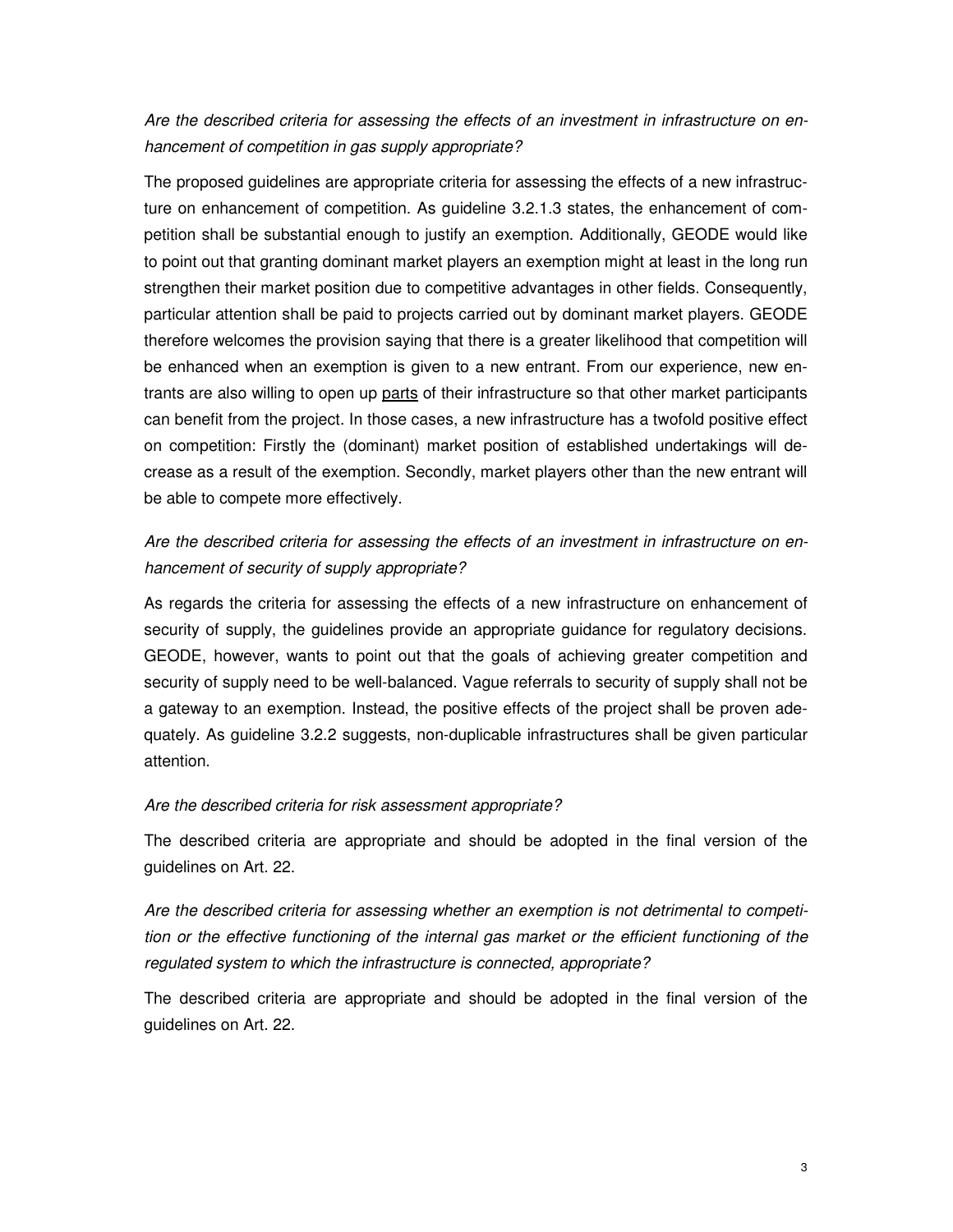#### To what extent should consultations with neighbouring authorities be done?

Consultations with neighbouring authorities are particularly important for the creation of wellfunctioning regional/transnational markets. A lack of cooperation bears the danger that a new infrastructure enhances the isolation of a national gas market. GEODE considers it necessary that the national regulatory authorities consult each other if the proposed infrastructure has a cross-border effect. This includes projects situated only in one Member state which could have supranational impact. Furthermore, the European Commission and/or the soonto-be established Agency for the Cooperation of Energy Regulators (ACER) shall be notified and accompany the consultation process.

Parts 3.3.1.1 and 3.3.1.2 of the proposed guidelines deal respectively with partial and full exemptions. Do you consider the described decisions (partial/full exemption) appropriate in safeguarding the goal of Directive 2003/55/EC in making all existing infrastructure available on a non-discriminatory basis to all market participants and safeguarding the principle of proportionality?

GEODE believes that an exemption should remain the exception, and in those cases an exemption is to be granted, a partial exemption should be the rule. This means that national regulatory authorities should in general grant only partial exemptions if a new infrastructure qualifies for an exemption. By doing so, the hidden negative effects on competition can be kept to a minimum. In that respect, it is important to illustrate the wide range of possible exemptions in the guidelines (see guideline 3.3.1.1). GEODE gives preference to partial exemptions which would give the applicant the right to retain only parts of the available capacity. In addition to that, GEODE welcomes the guidelines on the conditions on the duration of an exemption set out under 3.3.1.3. A full exemption shall only be granted if the new infrastructure is the only means to enhance competition and security of supply.

## Do you believe that Art. 22 exemptions should also benefit incumbents or their affiliates? If yes, in what way and to what extent?

Granting an exemption to incumbents shall remain the exception. However, the necessity to grant an exemption also to incumbents or their affiliates shall not be ruled out completely, particularly in those cases where competition remains underdeveloped and other means to foster competition are not available. The relevant national regulatory authority should then give preference to a partial exemption.

# Do you agree that under certain circumstances deciding authorities should be entitled to review the exemption? How can it be assured that this does not undermine the investment?

GEODE in general believes that the possibility to review the exemption decision undermines the willingness to invest in high-risk projects. However, given the fact that the underlying conditions and circumstances of a project might (unexpectedly and significantly) change, the